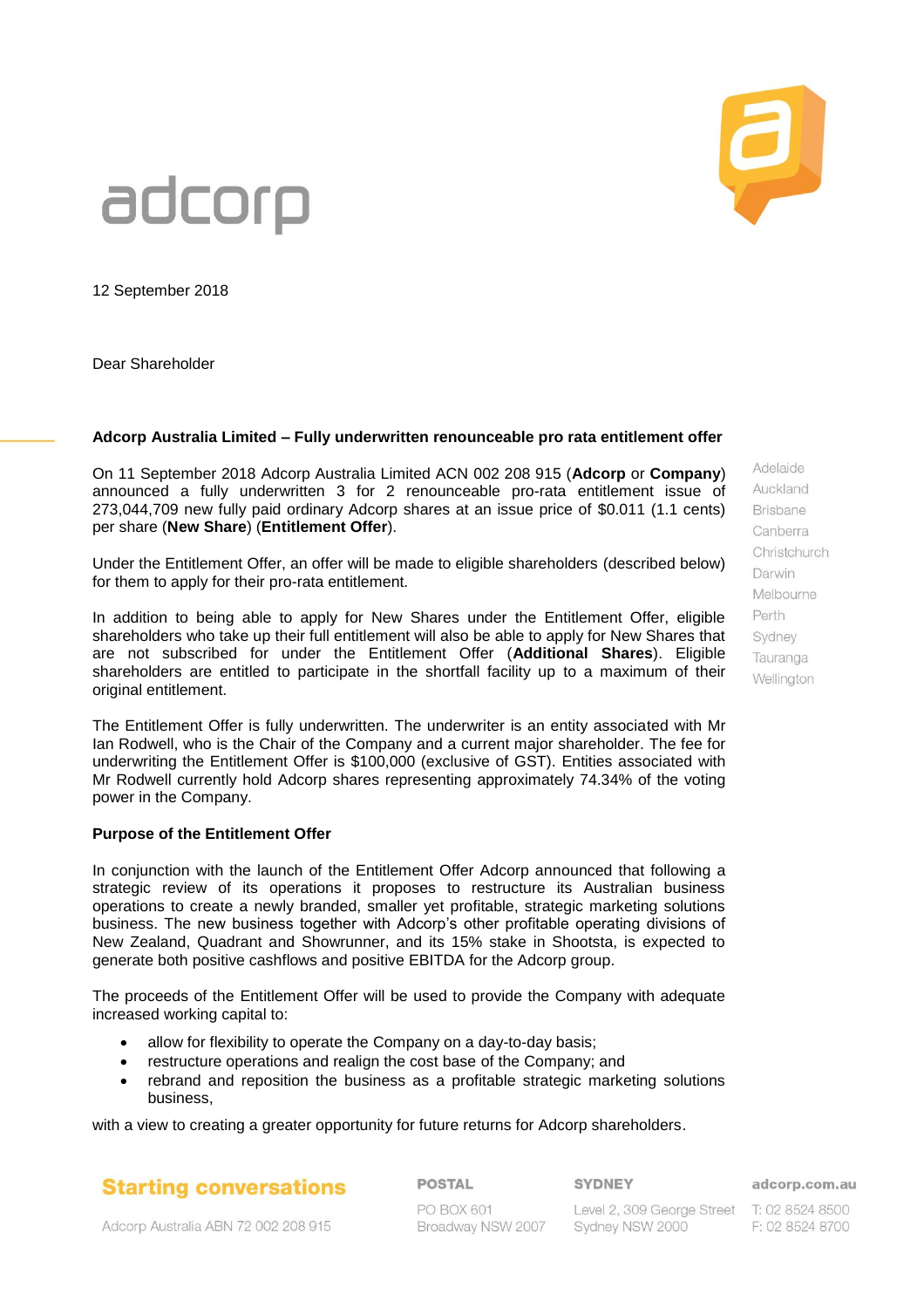## **Starting conversations**

Adcorp Australia ABN 72 002 208 915

### **POSTAL**

PO BOX 601 Broadway NSW 2007 **SYDNEY** 

Sydney NSW 2000

#### adcorp.com.au

Level 2, 309 George Street T: 02 8524 8500 F: 02 8524 8700

# adcorp

### **Entitlement Offer and Offer Booklet**

The Entitlement Offer will be made to eligible shareholders without disclosure under Part 6D.2 of the *Corporations Act 2001* (Cth) (**Corporations Act**) pursuant to section 708AA of the Corporations Act, as modified by ASIC Corporations (Non-Traditional Rights Issues) Instrument 2016/84.

Adcorp will dispatch a copy of the offer booklet containing the terms of the Entitlement Offer, and a personalised Entitlement and Acceptance Form to eligible shareholders in accordance with the indicative timetable below. Once available, the offer booklet will also be lodged with the ASX Company Announcements office and will be available on the ASX website at [www.asx.com.au](http://www.asx.com.au/) (ASX code: AAU).

The Entitlement Offer is renounceable, which means that eligible shareholders may sell, trade or transfer all or part of their entitlements on ASX or off-market. If you wish to sell some or all of your entitlements on ASX, then please contact your stockbroker before trading of entitlement ends.

If you wish to transfer all or part of your entitlements to a person off-market (i.e. other than by trading your entitlements on ASX), you must complete and forward to Adcorp's share registry, Computershare Investor Services Pty Ltd, a standard renunciation form (which you can obtain from Computershare) and also your Entitlement and Acceptance Form before trading of the entitlements ends.

New Shares issued under the Entitlement Offer will rank equally with all existing ordinary shares on issue. The number of ordinary shares quoted on ASX following the Entitlement Offer will be 455,074,515 (subject to any reconciliations and fractional rounding).

Shareholder approval is not required for the Entitlement Offer.

Adelaide Auckland **Brisbane** Canberra Christchurch Darwin Melbourne Perth Sydney Tauranga Wellington

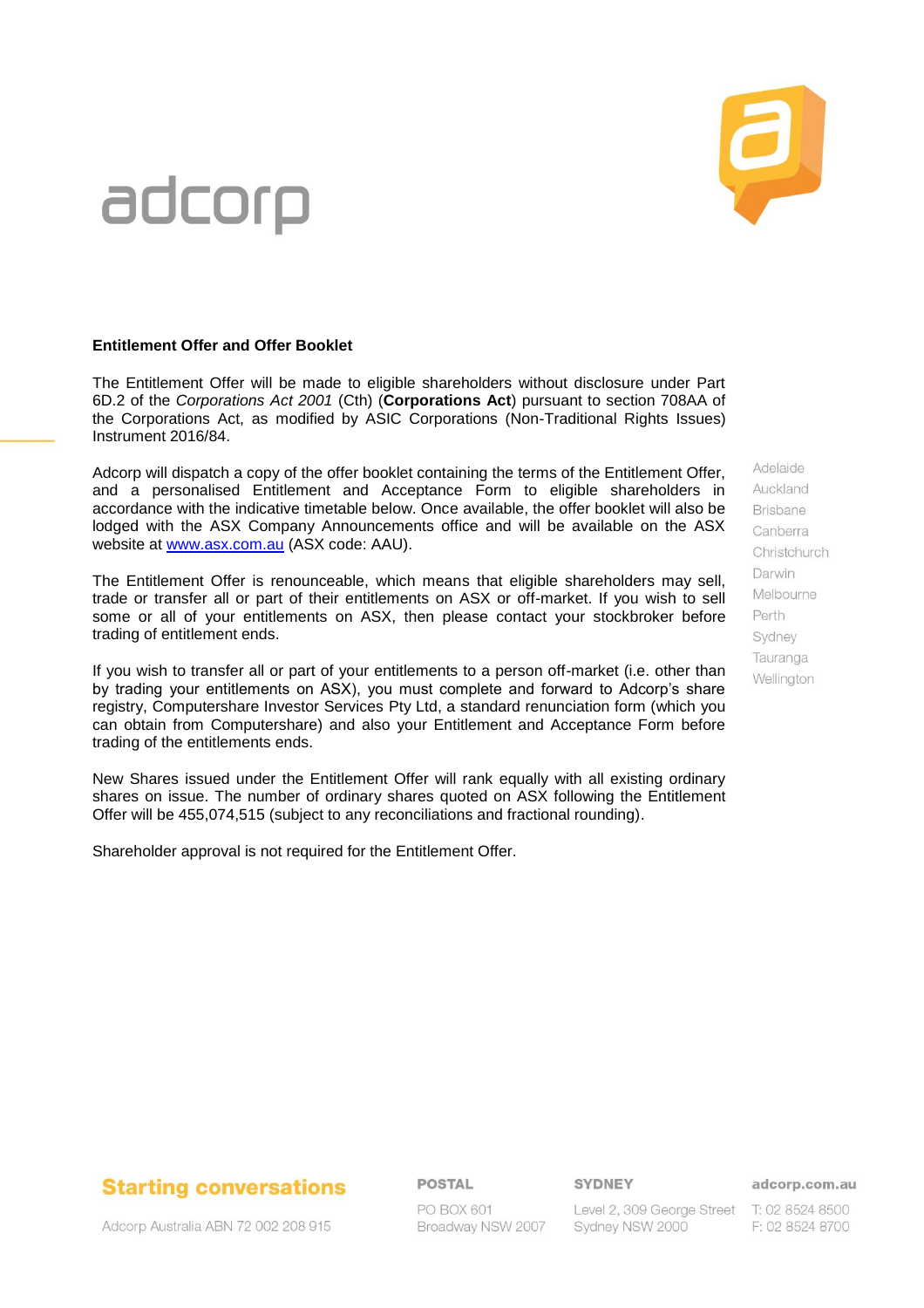

### **Indicative timetable for the Entitlement Offer**

| Summary of key Entitlement Offer dates**                            |                                                      |                                                                                                                                         |
|---------------------------------------------------------------------|------------------------------------------------------|-----------------------------------------------------------------------------------------------------------------------------------------|
| Announcement of the Entitlement Offer                               | Tuesday, 11 September 2018                           |                                                                                                                                         |
| "Ex" date – Securities are quoted on an ex<br>basis                 | Thursday, 13 September 2018                          |                                                                                                                                         |
| Trading of entitlements begins                                      | Thursday, 13 September 2018                          | Adelaide<br>Auckland<br><b>Brisbane</b><br>Canberra<br>Christchurch<br>Darwin<br>Melbourne<br>Perth<br>Sydney<br>Tauranga<br>Wellington |
| <b>Record Date to determine entitlement to</b><br><b>New Shares</b> | 7:00pm (Sydney time) on Friday, 14<br>September 2018 |                                                                                                                                         |
| Despatch of offer booklet and Entitlement<br>and Acceptance Forms   | Wednesday, 19 September 2018                         |                                                                                                                                         |
| Trading of entitlements ends                                        | Wednesday, 26 September 2018                         |                                                                                                                                         |
| New Shares quoted on deferred settlement<br>basis                   | Thursday, 27 September 2018                          |                                                                                                                                         |
| <b>Closing Date</b>                                                 | 5:00pm (Sydney time) Wednesday, 3<br>October 2018    |                                                                                                                                         |
| <b>Issue date of New Shares</b>                                     | Wednesday, 10 October 2018                           |                                                                                                                                         |
| Trading of New Shares expected to<br>commence on ASX                | Thursday, 11 October 2018                            |                                                                                                                                         |
| Holding statements expected to be<br>despatched to shareholders     | Friday, 12 October 2018                              |                                                                                                                                         |

*\*\* These dates are indicative only and are subject to change. Adcorp reserves the right, subject to the Corporations Act and the ASX Listing Rules, to amend this indicative timetable. In particular, Adcorp reserves the right to extend the Closing Date, accept late applications under the Entitlement Offer (either generally or in particular cases) and to withdraw or vary the Entitlement Offer without prior notice. Any extension of the Closing Date will have a consequential effect on the date for the allotment of New Shares. Adcorp will consult with the Underwriter in relation to any change to this indicative timetable and any such change may require the consent of the Underwriter.*

### **Eligible Shareholders**

A person will be eligible to participate in the Entitlement Offer if:

- (a) the person was a registered holder of Adcorp shares at 7:00pm (Sydney time) on the Record Date referred to above;
- (b) the person's registered address is in Australia or New Zealand.

To the extent that a person holds Adcorp shares on behalf of another person resident outside Australia or New Zealand, it is that person's responsibility to ensure that any receipt of, or acceptance under, the Entitlement Offer complies with all applicable foreign laws.

#### **Ineligible Shareholders**

The Company has determined that it is not practical for holders of Shares with registered addresses in jurisdictions other than Australia and New Zealand (**Ineligible Shareholders**)

### **Starting conversations**

**POSTAL** 

**SYDNEY** 

PO BOX 601 Broadway NSW 2007

Level 2, 309 George Street T: 02 8524 8500 Sydney NSW 2000

adcorp.com.au

F: 02 8524 8700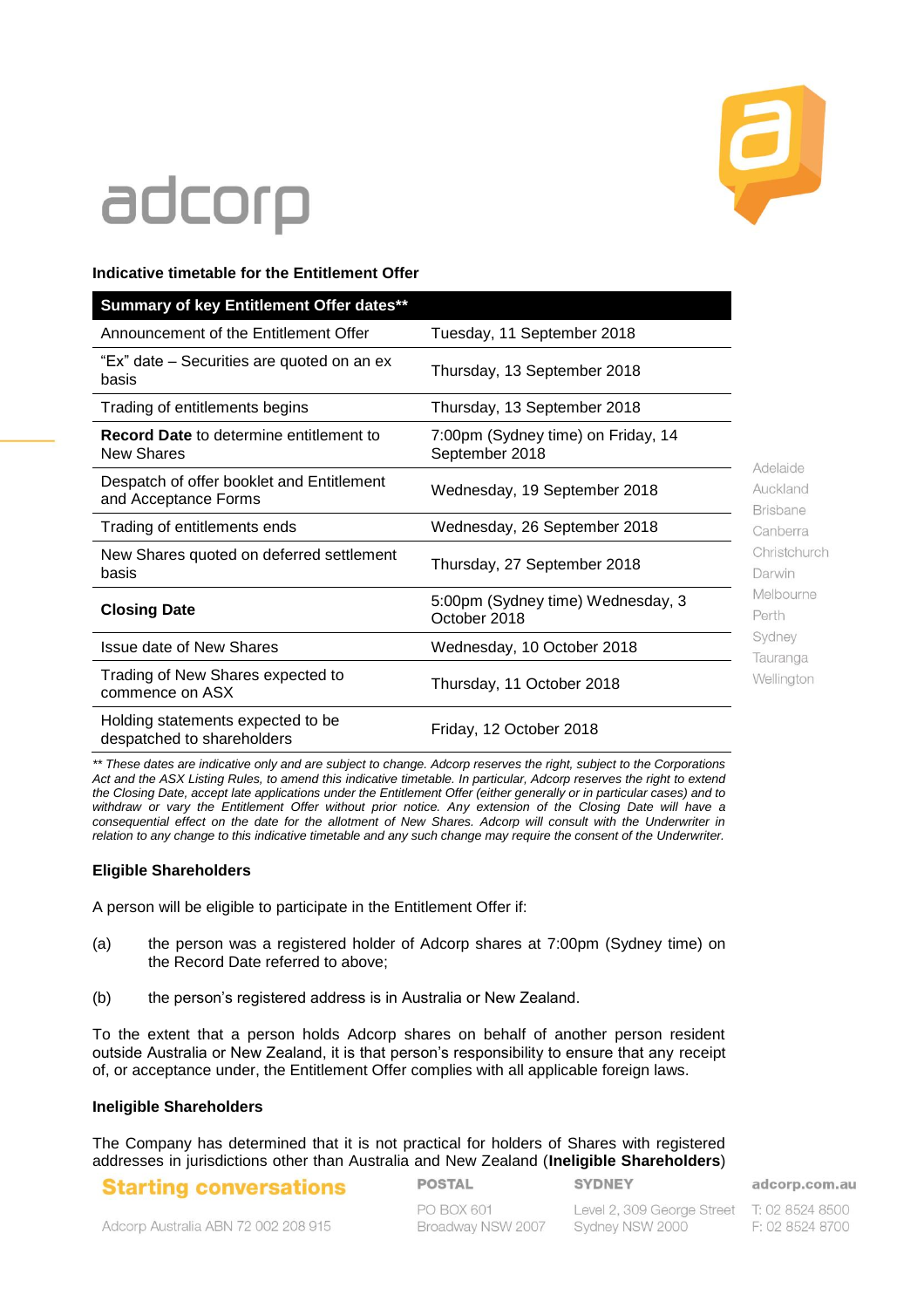

to participate in the Entitlement Offer, having regard to the small number and nominal value of New Shares they would be offered and the costs of complying with the regulatory requirements in those jurisdictions.

The countries in which Adcorp currently has shareholders who will not be sent the offer booklet are the United States of America, the United Kingdom, China and Indonesia.

To the extent that a person holds Shares on behalf of another person resident outside Australia or New Zealand, it is that person's responsibility to ensure that any receipt of, or acceptance under, the Entitlement Offer complies with all applicable foreign laws.

Accordingly, if you are an Ineligible Shareholder you will not be eligible to subscribe for New Shares or any Additional Shares under the Entitlement Offer and will not be sent a copy of the offer booklet or a personalised Entitlement and Acceptance Form.

The Company has appointed Veritas Securities Limited (AFSL 297043) (**Veritas**) (**Nominee**) as nominee for the purposes of section 615 of the Corporations Act to sell entitlements or New Shares which would otherwise have been available to Ineligible Shareholders had they been eligible to participate in the Entitlement Offer.

If there is a viable market for entitlements or New Shares and a premium over the expenses of their sale can be made, the Nominee will arrange the sale of the entitlements or New Shares which would have been offered to the Ineligible Shareholders. The Nominee will arrange for the proceeds of sale of entitlements or New Shares (if any), net of expenses, to be distributed to Ineligible Shareholders in proportion to their shareholding at the Record Date referred to above.

If the entitlements of Ineligible Shareholders cannot be sold or are otherwise allowed to lapse, any New Shares that could have potentially been issued pursuant to the entitlements do not form part of the shortfall facility.

The Company and the Nominee will not be liable for the failure to sell the entitlements or New Shares of the Ineligible Shareholders or the failure to sell the entitlements or New Shares at any particular price. If there is no viable market for the entitlements or New Shares, the entitlements of the Ineligible Shareholders will be allowed to lapse. There is no guarantee that any proceeds will be realised from the sale of entitlements or New Shares that would otherwise have been offered to Ineligible Shareholders.

As noted above, a copy of the offer booklet containing the terms of the Entitlement Offer has been lodged with ASX and is available on the ASX website at [www.asx.com.au](http://www.asx.com.au/) (ASX code: AAU). Full details of the terms and conditions of the Entitlement Offer will be contained in the offer booklet.

This letter has been sent by Adcorp to inform you of the Entitlement Offer. You are not required to do anything in response to this letter. The offer booklet and a personalised Entitlement and Acceptance Form will be sent to all Eligible Shareholders in due course, as set out in the indicative timetable above.

### **Starting conversations**

Adcorp Australia ABN 72 002 208 915

#### **POSTAL**

**SYDNEY** 

**PO BOX 601** Broadway NSW 2007

Level 2, 309 George Street T: 02 8524 8500 Sydney NSW 2000

Auckland **Brisbane** Canberra Christchurch Darwin Melbourne Perth Sydney Tauranga Wellington

Adelaide

adcorp.com.au

F: 02 8524 8700